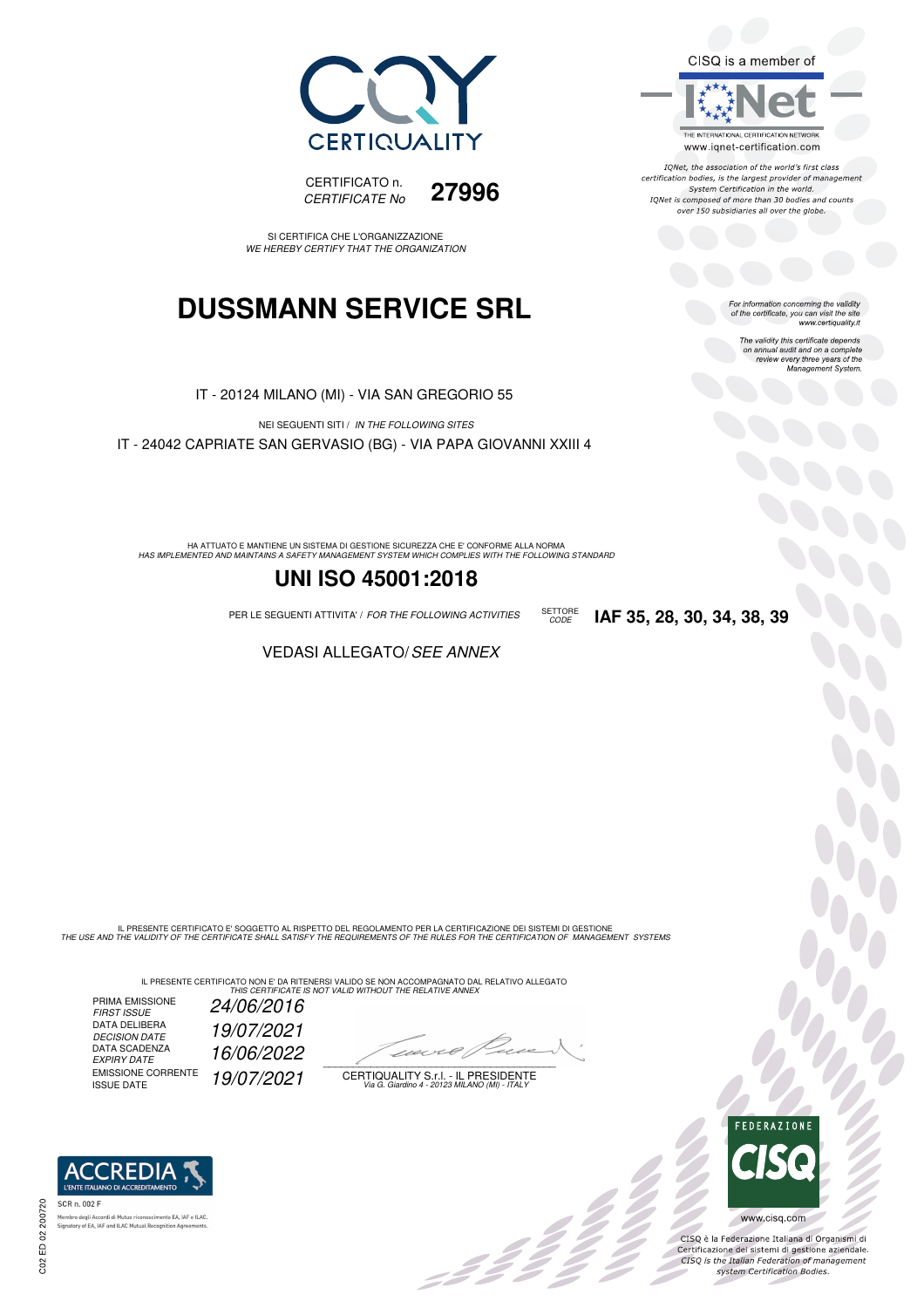

CISQ is a member of

www.iqnet-certification.com

IONet, the association of the world's first class certification bodies, is the largest provider of management System Certification in the world. IQNet is composed of more than 30 bodies and counts over 150 subsidiaries all over the globe.

For information concerning the validity<br>of the certificate, you can visit the site<br>www.certiquality.it

The validity this certificate depends on annual audit and on a complete review every three years of the Management System.



ALLEGATO AL CERTIFICATO n. *ANNEX TO CERTIFICATE No* Page 1/1 **27996**

## **DUSSMANN SERVICE SRL**

#### ATTIVITA' / *ACTIVITIES*

Progettazione, realizzazione e gestione di servizi integrati per le aziende pubbliche e private nel settore sanitario e socio assistenziale, scuole, istituti scolastici, civile e industriale (sorveglianza e sicurezza, portierato e centralino, facchinaggio e fattorinaggio, ristorazione e catering, fornitura e trasporto di alimenti, sanificazione e igiene ambientale, lavanderia e guardaroba). Progettazione e realizzazione di programmi di controllo degli infestanti in contesti civili, industriali, sanitari, e alimentari (disinfestazione, derattizzazione, disinfezione e allontanamento volatili). Progettazione, realizzazione e gestione globale di residenze sanitarie per anziani, centri di riabilitazione e di lungodegenza (servizi ospedalieri, geriatrici, infermieristici, fisioterapici, psicologici, assistenziali, animazione) nel settore pubblico e privato. Progettazione, installazione e manutenzione ordinaria e straordinaria di locali e ambienti di lavoro pubblici e privati. Manutenzione ordinaria e straordinaria di impianti tecnologici (elettrici, termoidraulici, ascensori, antincendio).

Raccolta, trasporto e conferimento di rifiuti urbani;raccolta, trasporto e conferimento di rifiuti speciali (pericolosi e non pericolosi). Manutenzione del verde.

*Planning, provision and management of facility services: surveillance and security, concierge and reception, porterage, foodservice and catering, food provision and transport, cleaning and disinfection, laundry and wardrobe. Planning and implementation of pest control programs: disinfestation, rat extermination, disinfection and bird removal. Planning, service provision and global management of residential care homes for the elderly,*

*rehabilitation houses and long-term care facilities. Design, installation, ordinary and extraordinary maintenance of public and private work premises and environments. Ordinary and extraordinary maintenance of technological systems (electrical, plumbing and heating, lift, fire prevention systems).*

*Collection, transport and delivery of urban waste;collection, transport on own account of special waste (hazardous and non-hazardous). Green maintenance.*

> IL PRESENTE ALLEGATO NON E' DA RITENERSI VALIDO SE NON ACCOMPAGNATO DAL RELATIVO CERTIFICATO *THIS ANNEX IS NOT VALID WITHOUT THE RELEVANT CERTIFICATE*

PRIMA EMISSIONE<br>FIRST ISSUE DATA DELIBERA<br>DECISION DATE DATA SCADENZA DATA SCADENZA **16/06/2022**<br>EXPIRY DATE<br>EMISSIONE CORRENTE 19/07/2021

**REDIA** 

atory of EA, IAF and ILAC Mutual Recog

nto EA. IAF e ILAC

ACC

 $SCR n 002F$ 

*FIRST ISSUE 24/06/2016 DECISION DATE 19/07/2021*

:22

CERTIQUALITY S.r.l. - IL PRESIDENTE EMISSIONE CORRENTE ISSUE DATE *19/07/2021 Via G. Giardino 4 - 20123 MILANO (MI) - ITALY*



 $\frac{1}{2}$ 

CISQ è la Federazione Italiana di Organismi di Certificazione dei sistemi di gestione aziendale.<br>CISQ is the Italian Federation of management system Certification Bodies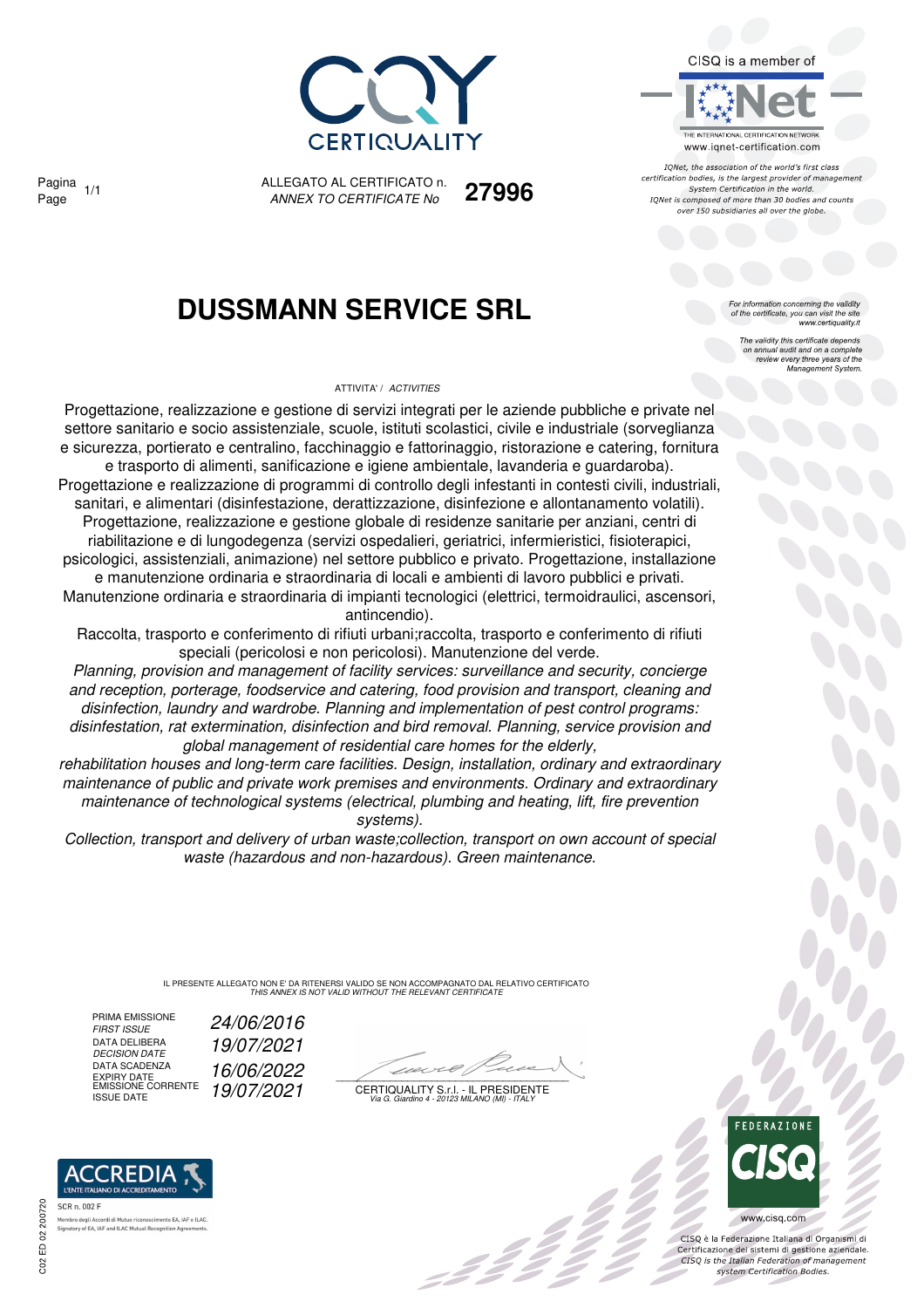®



THE INTERNATIONAL CERTIFICATION NETWORK

# *CERTIFICATE*

#### **CISQ/CERTIQUALITY S.r.l.**

has issued an IQNet recognised certificate that the organization:

## **DUSSMANN SERVICE SRL**

IT - 20124 MILANO (MI) - VIA SAN GREGORIO 55

for the following scope See annex **Safety Management System** has implemented and maintains a which fulfills the requirements of the following standard

#### **UNI ISO 45001:2018**

Issued on: First issued on: Expires on: **2021-07-19 2016-06-24 2022-06-16** This attestation is directly linked to the IQNet Partner's original certificate and shall not be used as a stand-alone document

*Registration number:* **IT-119634**



*Alex Stoichitoiu President of IQNET*



*Ing. Mario Romersi*

*President of CISQ* 

IQNet Partners\*:

AENOR *Spain* AFNOR Certification *France* APCER *Portugal* CCC *Cyprus* CISQ *Italy* CQC *China* CQM *China* CQS *Czech Republic* Cro Cert *Croatia* DQS Holding GmbH *Germany* EAGLE Certification Group *USA* FCAV *Brazil* FONDONORMA *Venezuela* ICONTEC *Colombia* Inspecta Sertifiointi Oy *Finland* INTECO *Costa Rica* IRAM *Argentina* JQA *Japan* KFQ *Korea* MIRTEC *Greece* MSZT *Hungary* Nemko AS *Norway* NSAI *Ireland* NYCE-SIGE *México* PCBC *Poland* Quality Austria *Austria* RR *Russia* SII *Israel* SIQ *Slovenia* SIRIM QAS International *Malaysia* SQS *Switzerland* SRAC *Romania* TEST St Petersburg *Russia* TSE *Turkey* YUQS *Serbia*

\* The list of IQNet partners is valid at the time of issue of this certificate. Updated information is available under www.iqnet-certification.com